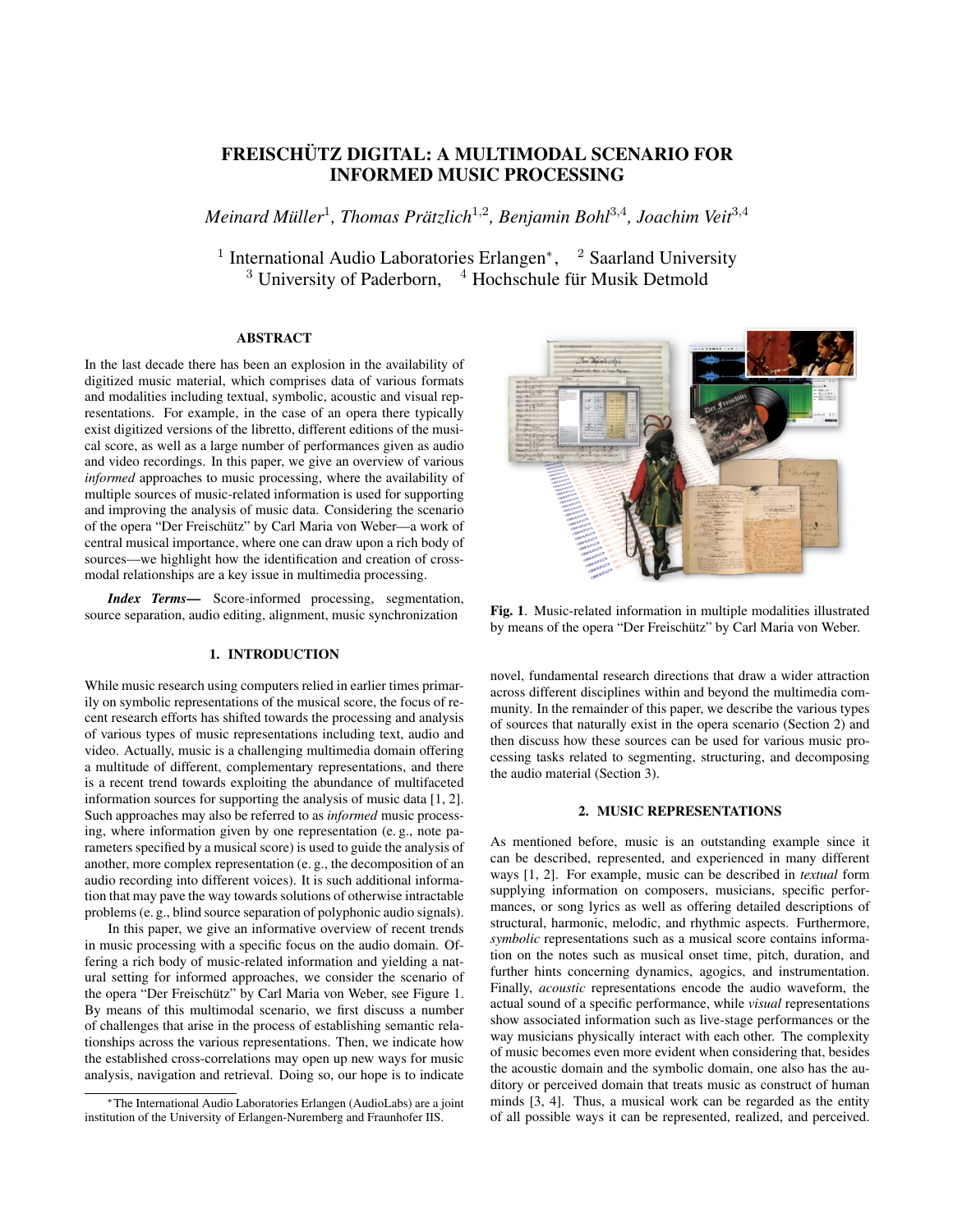In the following, we adopt a more technical point of view and discuss how different music representations naturally appear in various formats and multiple versions in the context of "Der Freischütz".

Opera. Composed by Carl Maria von Weber, "Der Freischütz" is a German romantic opera, which has taken on a key role of musicological and historical importance after its premiere in 1821. Being an opera with interspersed dialogues in the style of the German 'Singspiel', the overture is followed by 16 numbers (arias, duets, trios, instrumental pieces, etc.) [5]. This kind of modular structure allows an opera director for transposing, exchanging and omitting individual numbers, which has led to many different versions and performances.

Text. Besides a rich body of literature on the opera's reception, there is also a detailed account on the libretto by Friedrich Kind [6] and its underlying plot, which is based on an old German folk legend. Since its premiere, the libretto has undergone many changes that were introduced by Kind, not to speak of individual changes made by opera directors. Furthermore, there are versions of the opera in other languages such as French, Russian, or Italian being based on translated versions of the libretto.

Score. Also on the score side, variations have resulted from copying and editing the original autograph score. Changes were not only made by Weber himself, but also by copyists who added further performance instructions and other details to clarify Weber's intention. A scholarly-critical edition of Weber's work<sup>1</sup> keeps track and discusses these variations. The recent Music Encoding Initiative  $(MEI)^2$  aims at developing representations and tools to make such enriched score material digitally accessible. Furthermore, there are various derivatives and arrangements of the opera such as piano transcriptions (e. g., by Liszt) or composed variants of the originally spoken dialogues (e. g., by Berlioz).

Audio and Video. For "Der Freischütz" exist a large number of recorded performances by various orchestras and soloists. For example, the catalogue of the German National Library<sup>3</sup> lists 1200 entries for sound carriers containing at least one musical number of the opera. At least 42 complete recordings have been published and, surely, there still exist many more versions in matters of radio and TV broadcasts. The various performances may reveal substantial differences not only because of the above mentioned variations in the score and libretto, but also because of the artistic freedom taken by opera directors and musicians. Basically everything may vary: numbers are left out, dialogues are shortened or changed, repetitions are omitted, orchestral instrumentation is altered, and so on. Including the visual domain, the differences between opera productions become even more evident in the kind of stage design, not to speak of further derivatives in form of stage musicals and film versions.

## 3. INFORMED MUSIC AUDIO ANALYSIS

Because of the above mentioned variations with regard to the musical content, the interpretation, and representation as well as the complexity of audio signals of polyphonic music in general, the automated processing of music recordings becomes a challenging area of research. By means of our Freischütz scenario, we now discuss important segmentation and synchronization tasks exploiting the availability of different representations. In Section 3.1, we start with discussing general segmentation tasks that refer to the *temporal* dimension of a given audio data stream. Here, the general goal is to *vertically* partition an audio data stream into musically meaningful sections, each section being specified by a start and end position, see Figure 2. Then, in Section 3.2, we discuss the problem of music synchronization where the objective is to automatically coordinate the multiple information sources of a given piece of music. Finally, in Section 3.3, we address the central problem of audio source separation, where the audio data stream is to be decomposed into meaningful sound events. In the music context, these sound events are typically musical voices, so that source separation can then be regarded as some kind of *horizontal* segmentation, see Figure 3.

## 3.1. Vertical Segmentation/Structure Analysis

A musical work is typically organized in a hierarchical fashion starting from high-level structures such the movements of a symphony, over mid-level structures such as the parts associated to a musical form, down to low-level structures that correspond to note or even sub-note events. The automatic detection of musically meaningful structural elements constitutes a central task in music processing. Using our Freischütz scenario, we now highlight some high- and mid-level segmentation tasks and principles.

On the high-level side, one first task is to automatically segment a given recorded performance into sections that correspond to the various numbers of the opera. Such sections often correspond to tracks as found on CD recordings of the opera. Using audio material obtained by ripping CD recordings, this problem seems to be already solved. However, in practice one often starts with a single audio file containing the entire opera (e. g., an audio track obtained from a video recording), which then needs to be segmented. Furthermore, the track segmentation found on different CDs is far from being unique. In particular, in some recordings the dialogues appear as separate tracks and in others they are concatenated with musical tracks of the opera's numbers. Finally, different performances of the Freischütz can differ substantially, dialogues are often shortened, and certain numbers may even be missing. In the case that both a reference version and a reference track segmentation of the opera are available, one can use cross-version retrieval techniques to consistently segment other, unsegmented versions. Here, the reference tracks function as "queries" to identify corresponding sections in an unsegmented version, which can then be segmented accordingly. Technically, one requires retrieval methods as known from audio matching [7] or cover song identification [8].

Once the high-level track segmentation has been determined, each track can be further subdivided into mid-level musical sections that reflect the musical form of the respective number. For example, these sections can be the individual stanzas of a given song (as in the example of Figure 2) or the subdivision of the overture into the slow introduction, the fast middle part, and the fortissimo concluding part. In general, the task of recovering a description of the musical form from a given music recording is referred to as *audio structure analysis*, see, e. g., [9, 10]. Following [9], one can distinguish between *repetition-based*, *homogeneity-based*, and *novelty-based* segmentation approaches accounting for different relationships between musical elements based on temporal order, repetition, contrast, variation, and homogeneity. For example, in our opera scenario, homogeneity-based segmentation procedures are required to divide up the audio stream into spoken dialogues and musical sections (related to speech-music classification), to discriminate solo sections from instrumental sections (using timbre features), or to distinguish slow parts from fast parts (using tempo features). Furthermore, repetition-based methods are needed for identifying re-

<sup>1</sup>http://www.weber-gesamtausgabe.de/en/

<sup>2</sup>http://music-encoding.org/

<sup>3</sup>http://www.dnb.de/EN/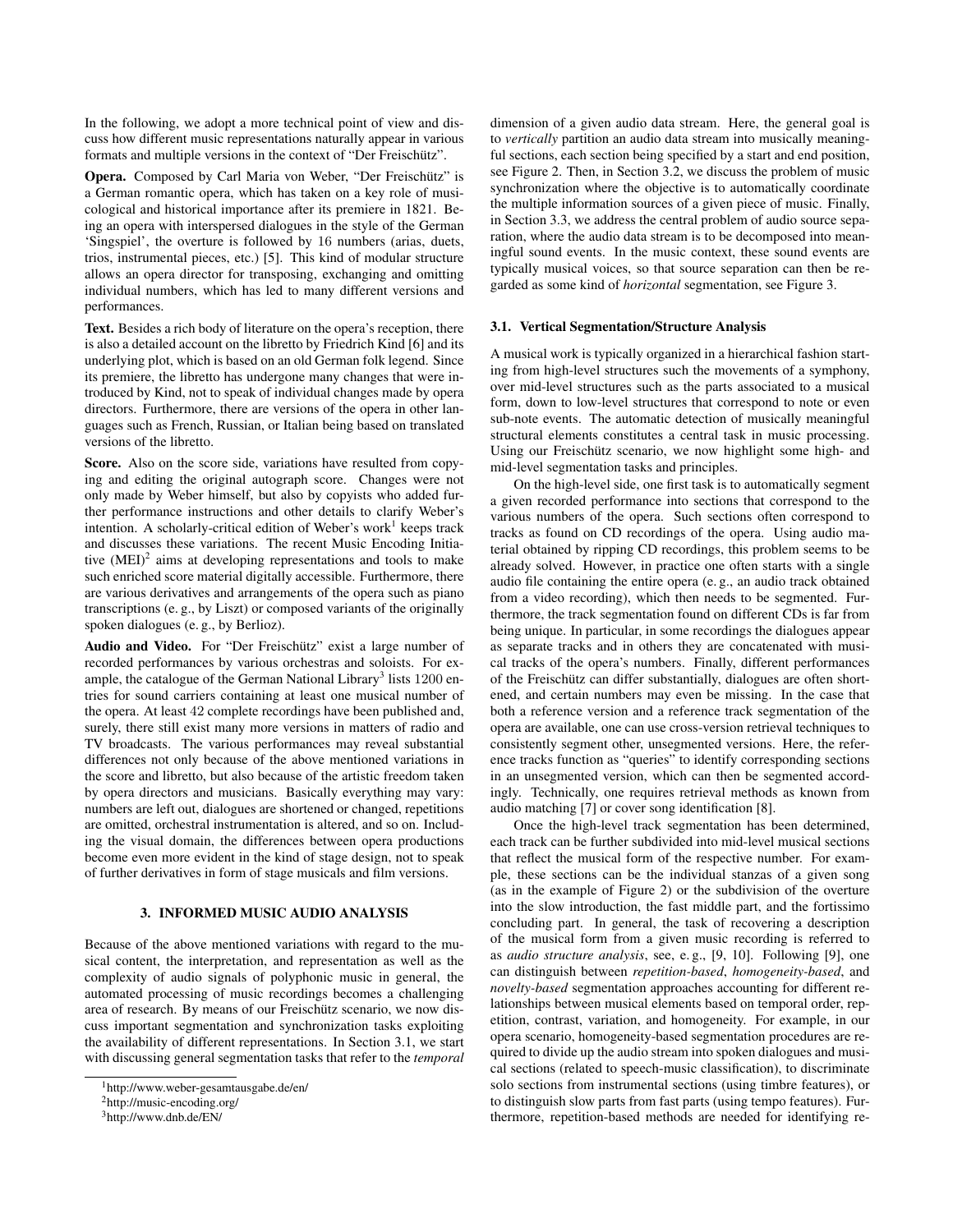

Fig. 2. Different representations of the song "Hier im ird'schen Jammerthal" (No. 4) of "Der Freischütz." Top: Score representation. In this song, after an intro ('red'), the repeated stanzas ('yellow') are interleaved with spoken dialogues ('blue'). According to the score, there are three stanzas. Bottom: Two different audio recordings of the song. The structure of the second recording deviates from the score by omitting the second dialog and the third verse as well as by drastically shortening the final dialog.

curring patterns that play a crucial role in structuring music. Finally, *novelty-based* methods allow for detecting transitions between contrasting parts such as a piano section followed by a fortissimo section or a change in the musical key (mid-level harmonic change). Figure 2 illustrates a typical mid-level segmentation result. Again, as a major challenge, one needs to deal with musical and acoustic variabilities that may concern the tempo, the sound of instruments, room acoustics, just to name a few. This requires musically informed audio features that capture the respective desired musical properties (e. g. harmony, tempo, timbre), see [9, 10].

#### 3.2. Music Synchronization

In order to exploit the rich body of different sources given for a musical work, one key issue is the development of alignment or synchronization techniques with the aim to identify and link semantically corresponding events present in different representations [11, 12, 13, 14, 15]. Depending on the respective data types, one can distinguish between different synchronization scenarios. For example, in *SheetMusic-Audio* synchronization the objective is to link regions (given as pixel coordinates) within the scanned images of a given sheet music representation to semantically corresponding physical time positions within an audio recording. Such linking structures are useful as navigation and browsing aids in the context of digital music libraries, e. g., to highlight the current position in the scanned score during playback of the recording [13]. In *Audio-Audio* synchronization, the task is to time align two different audio recordings of a piece of music. These alignments can be used to jump freely between different interpretations, thus making efficient and convenient audio browsing possible. Such synchronization tasks are welldefined and tractable as long as the two versions to be aligned are structurally similar so that any event in one version has a counterpart in the other version. Much harder becomes the synchronization if one only has sparse information or partial similarities. For example this is the case in *Lyrics-Audio* synchronization with the goal to align given lyrics to an audio recording of the underlying song, which is useful not only for retrieval but also for karaoke applications. Here, the localization of sung lyrics in complex polyphonic music turns out to be a very hard problem, which can be alleviated when exploiting additional structural or harmonic information [14].

In the context of informed music processing, it is often a score-

like symbolic representation that serves as a reference or is used as an additional source of information to facilitate the processing of the audio material. Such strategies are also referred to as *scoreinformed* approaches. To this end, one needs *Score-Audio* synchronization techniques to establish correspondences between the note events given by the score and time positions in the music recording. As opposed to most navigation and retrieval applications, one needs a much higher degree of temporal accuracy when applying synchronization results in the context of informed music processing. The development of robust high-resolution synchronization techniques constitutes a challenging research direction [12, 15]. Here, one often exploits instrument characteristics (e. g., the attack phase of percussive instruments) to improve the temporal accuracy. In the following section, we discuss a score-informed approach in the context of audio source separation.

#### 3.3. Horizontal Segmentation/Source Separation

The general goal of *source separation* is to decompose an audio signal into its constituent components. In the music context, these components may refer to drum tracks, to the main melody, the bass line, singing voices, or other instrumental voices. One particular challenge arises from the property that the various musical sources are highly correlated with respect to time and frequency [16]. Musicians may follow the same rhythmic patterns and play related melody lines while moving within the same harmonic context. This makes the separation of individual voices from a polyphonic sound mixture an extremely difficult and generally intractable problem. Therefore, when processing music data, musically informed techniques are needed that exploit musical knowledge or music-specific constraints. For example, when extracting the singer's voice in a solo aria, one may exploit that the voice is often characterized by the presence of vibrato (frequency modulations). Or when separating the melody played by a lead instrument, one may exploit its dominance in dynamics and its temporal continuity.

In the last years, so-called *score-informed* approaches have become popular, where the availability of a score representation along with the music recording is assumed [16, 17]. Recent approaches show that the extraction of musical voices from highly overlapping sound sources comes within reach (at least to a certain degree) when exploiting additional musical cues such as timing, pitch, and in-